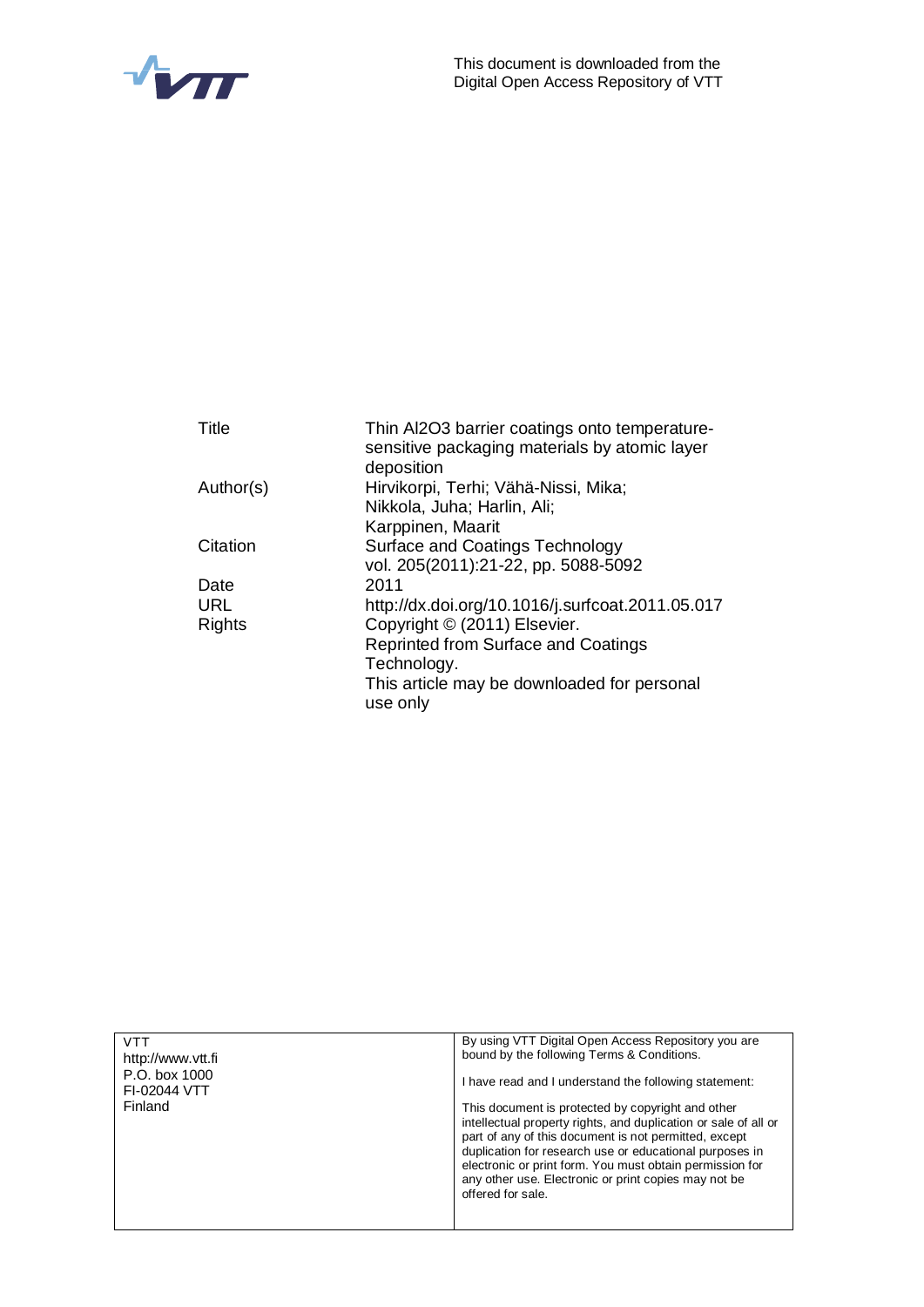# **Thin Al2O<sup>3</sup> barrier coatings onto temperature-sensitive packaging materials by atomic layer deposition**

Terhi Hirvikorpi<sup>a</sup>, Mika Vähä-Nissi<sup>a\*</sup>, Juha Nikkola<sup>b</sup>, Ali Harlin<sup>a</sup>, and Maarit Karppinen<sup>c</sup>

*a VTT Technical Research Centre of Finland, Biologinkuja 7, Espoo, P.O. Box 1000, FI-02044 VTT, Finland, email: [firstname.lastname@vtt.fi.](mailto:firstname.lastname@vtt.fi)*

*b VTT Technical Research Centre of Finland, P.O. Box 1300, FI-33101 Tampere, Finland, email: [juha.nikkola@vtt.fi.](mailto:firstname.lastname@vtt.fi)*

*c Aalto University, School of Chemical Technology, Department of Chemistry, Laboratory of Inorganic Chemistry, P.O. Box 16100, FI-00076 AALTO, Finland, email:*

*[maarit.karppinen@tkk.fi](mailto:maarit.karppinen@tkk.fi)*.

**\*Corresponding author e-mail:** [mika.vaha-nissi@vtt.fi](mailto:mika.vaha-nissi@vtt.fi)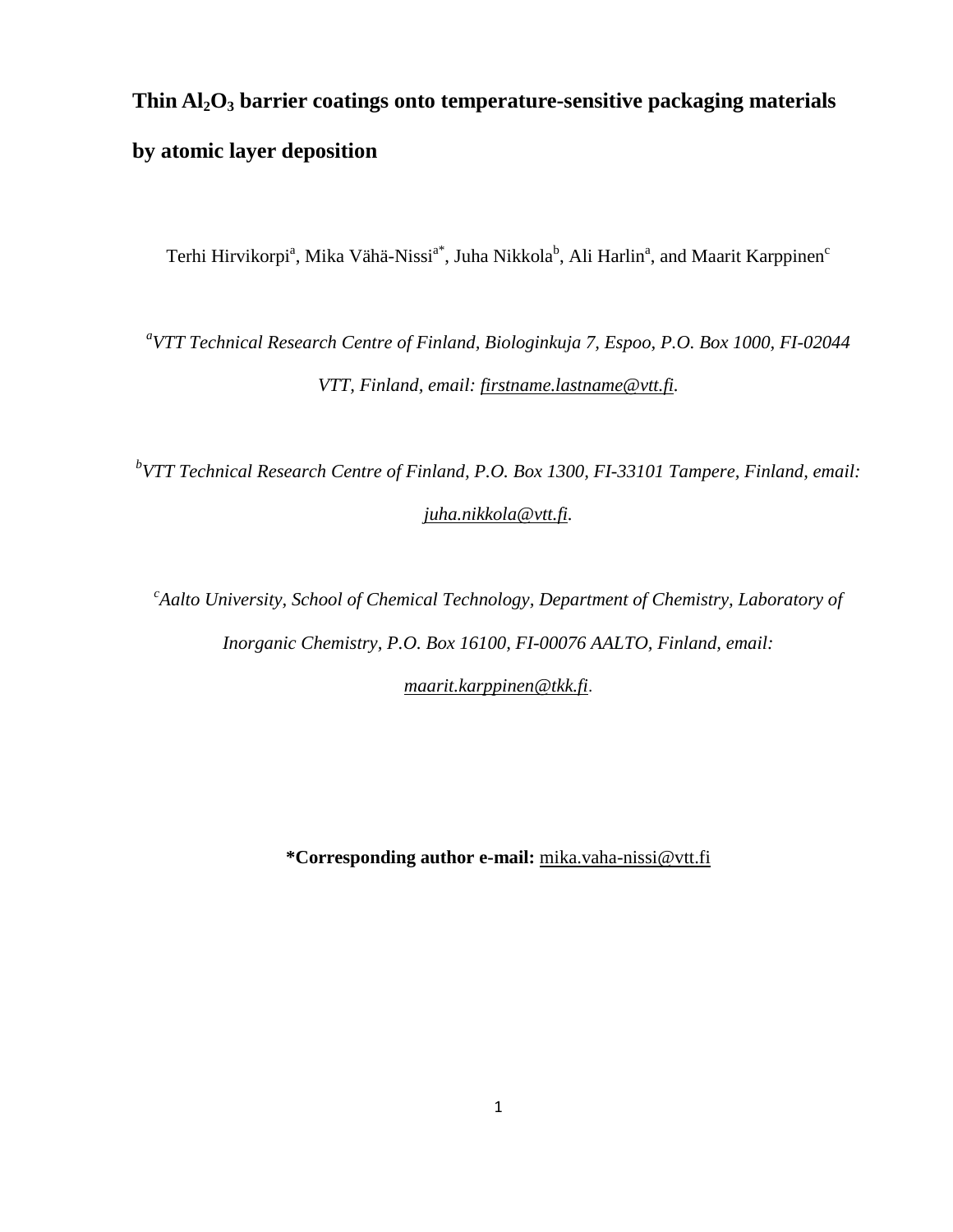## **Abstract**

Thin (25 nm) and highly uniform  $Al_2O_3$  coatings have been deposited at relatively low temperature of 80 and 100 °C onto various bio-based polymeric materials employing the atomic layer deposition (ALD) technique. The work demonstrates that the ALD-grown  $Al_2O_3$  coating significantly enhances the oxygen and water vapor barrier performance of these materials. Promising barrier properties were revealed for polylactide-coated board, hemicellulose-coated board as well as various biopolymer (polylactide, pectin and nano-fibrillated cellulose) films.

**Keywords:** Atomic layer deposition, Barrier, Packaging material, Recyclability, Aluminum oxide, Biopolymer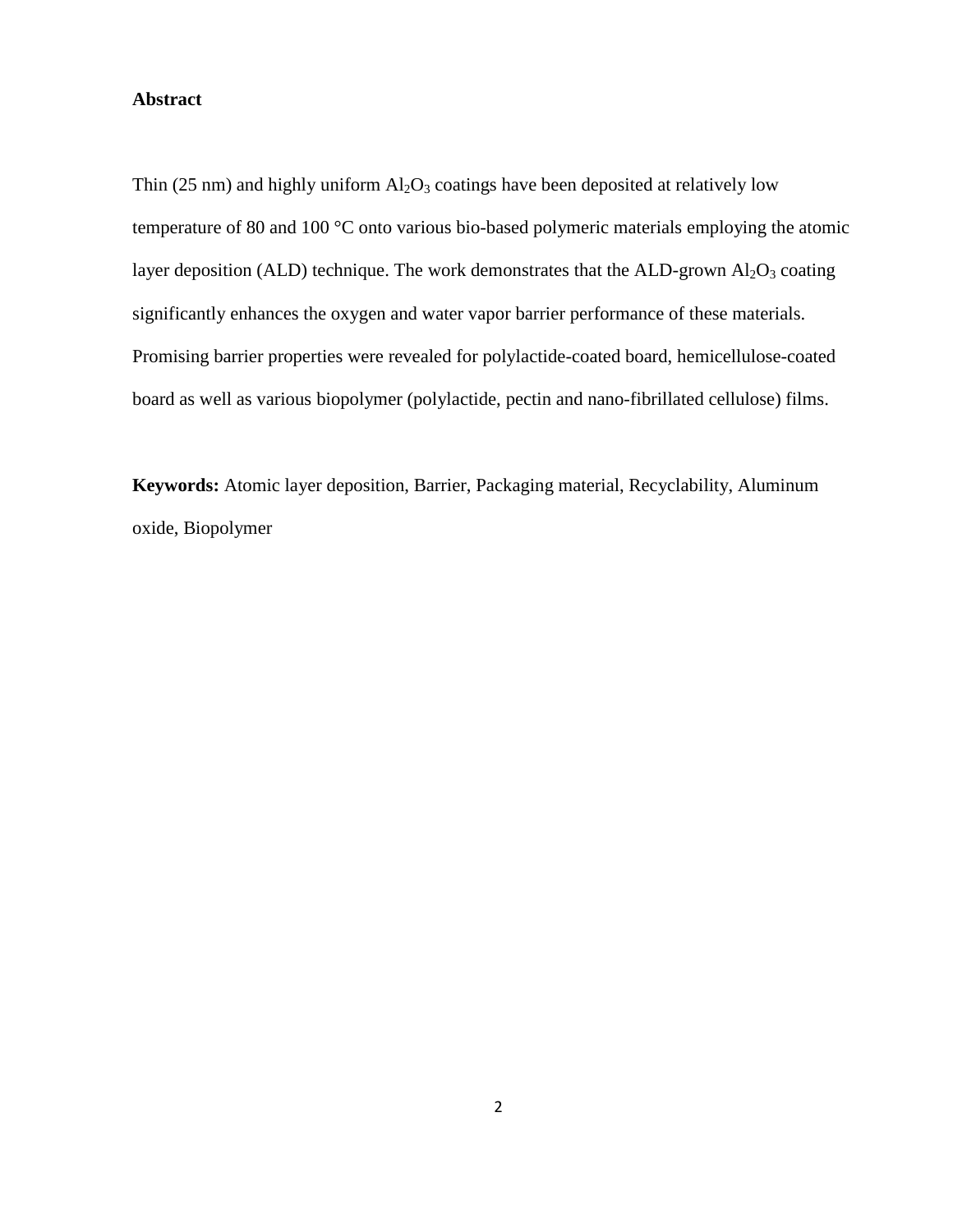### **1. Introduction**

Growing environmental concerns related to the use of synthetic polymers in the packaging industry have led to the need for new, especially bio-based, materials in such applications [1]. Currently synthetic polymers are widely used in packaging applications because of their relatively low cost and high performance. Bio-based packaging materials would have many advantages over their plastic competitors, such as sustainability and recyclability [2]. However, the sensitivity towards moisture restricts their extended use. One way to improve the watersensitivity is to apply a surface coating.

"Barrier property" refers to a material's capability to resist the diffusion of a specific species (molecule, atom or ion) into and through the material. To be a good gas and vapor barrier, the material needs to be pore-free. When considering polymer-coated boards, the water vapor transmission rate (WVTR) is affected by e.g. the coating weight of the polymer as well as the temperature and humidity of the surroundings [3,4]. The common polymers used in packages include low- and high-density polyethylene, polypropylene and polyethylene terephthalate [5]. Hygroscopic materials, such as many biopolymers, typically lose their barrier properties at high relative humidity due to water absorption [6]. There have been some efforts to improve the water vapor and oxygen barrier properties of polymer coatings with e.g.  $SiO_x$  layers [7]. Based on our recent studies [8-11] and studies by others [12-14], a thin  $Al_2O_3$  coating layer grown by the atomic layer deposition (ALD) technique could work as a high-quality pore-free barrier film. The ALD technique is a surface-controlled layer-by-layer deposition process based on self-limiting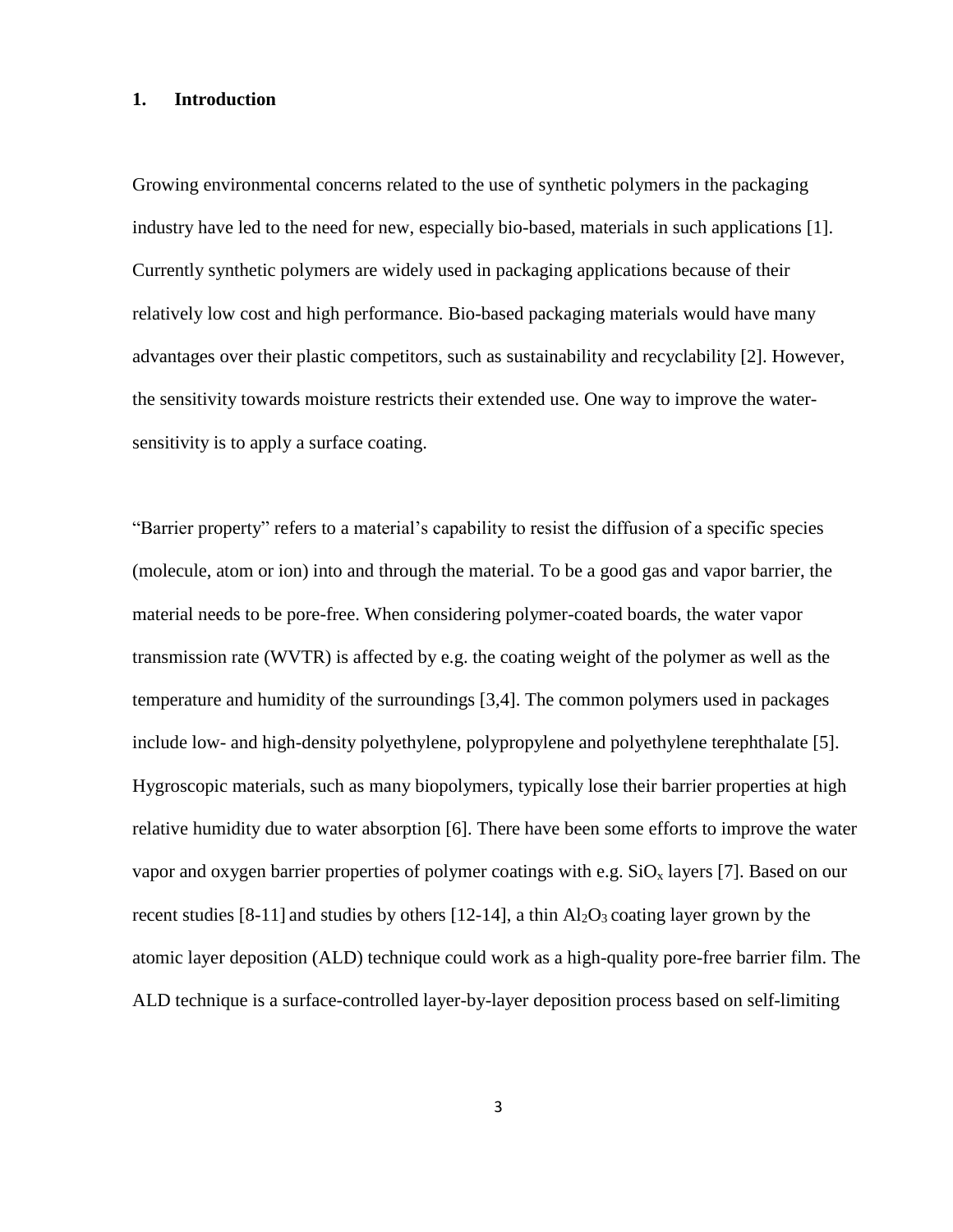gas-solid reactions [15]. It is well suited to produce inorganic gas barrier coatings on various materials.

Because of the covalent bonding, the adhesion of ALD-grown  $Al_2O_3$  layer with the substrate is commonly excellent [16,17]. Biopolymers typically have functional surface groups improving the bonding between the substrate and the  $A<sub>12</sub>O<sub>3</sub>$  layer. This makes biopolymeric materials, in our opinion, even more interesting substrates to create efficient gas and moisture barrier materials when combined with a thin  $A_2O_3$  coating than regular oil-based polymers, such as polyethylene, polypropylene or polyethylene terephthalate, for instance.

The ALD film growth characteristics on oil-based polymers have been previously studied by others [18- 21]. Metal oxide films were found to grow on the native substrate surface. The basis for the initial film growth and nucleation was the hydroxyl groups on the polymer [15,22]. The  $Al_2O_3$  growth mechanism on porous polymeric substrates was demonstrated to occur through the adsorption of the trimethylaluminum (TMA) precursor onto the surface or by absorption into the porous material leading to the formation of  $A<sub>1</sub>Q<sub>3</sub>$  clusters and further on to the linear film growth rate after the nucleation period [19]. The same mechanism has been demonstrated for many polymers. However, the initiation period differs depending on the polymer [18].

Here we demonstrate that ALD is indeed a promising technique to fabricate thin  $Al_2O_3$  barrier layers on bio-based temperature-sensitive packaging materials. We moreover show that the barrier properties can be further improved by coating the materials with a pre-barrier layer prior to the  $ALD-Al<sub>2</sub>O<sub>3</sub> coating.$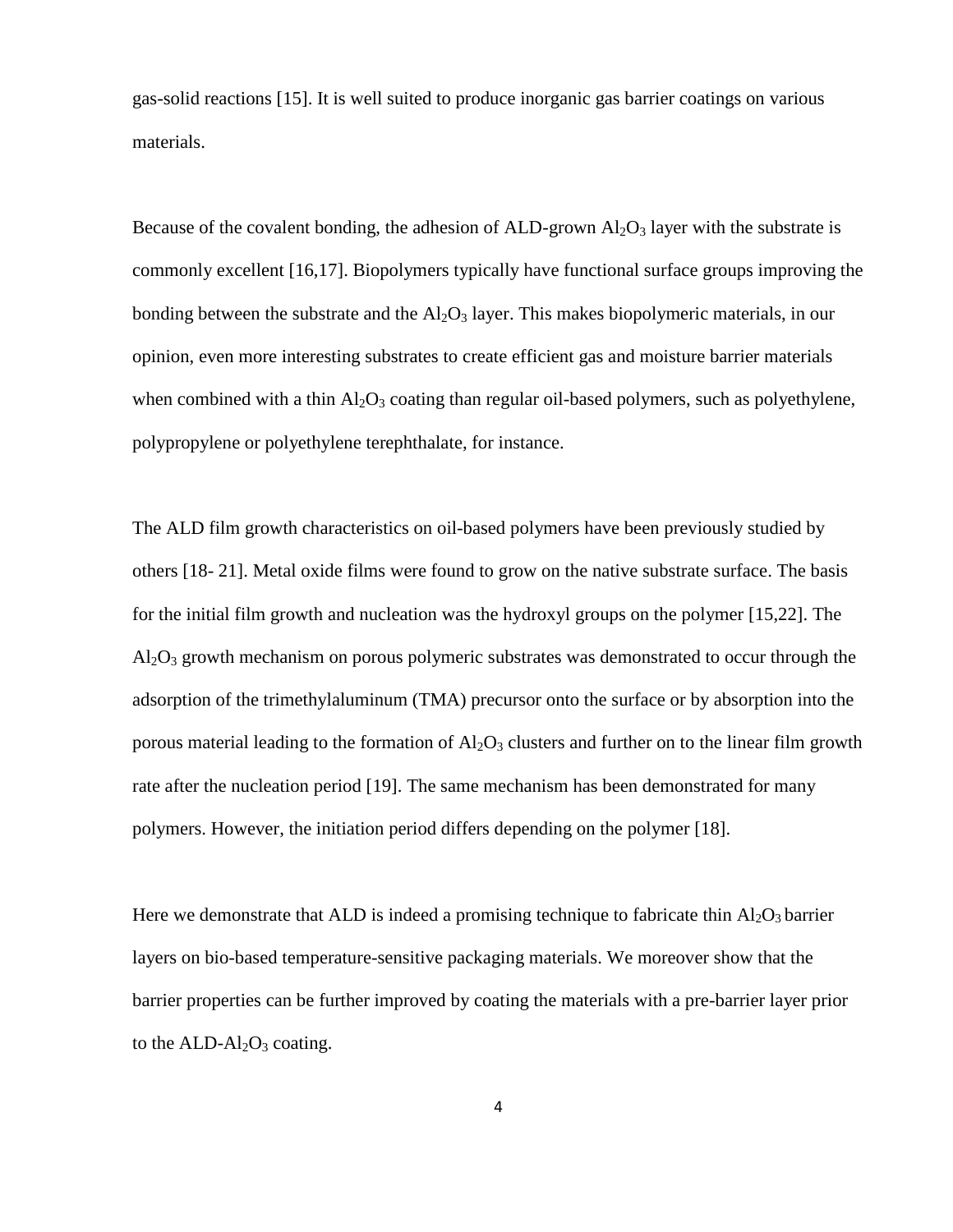#### **2. Material and Methods**

The packaging materials investigated were commercial boards (provided by Stora Enso Oyj) coated with bio-based polylactide (PLA). In addition, several different biopolymer films were investigated. The materials tested are presented in Table I. From our previous thermogravimetric study performed for most of the present substrate materials [8], we may conclude that the materials do not degrade thermally at temperatures employed in our low-temperature  $ALD-Al_2O_3$ process.

The ALD-Al<sub>2</sub>O<sub>3</sub> depositions were carried out at 80 or 100  $^{\circ}$ C in a Picosun SUNALE<sup>TM</sup> reactor on substrates that were *ca*. 10 x 10 cm<sup>2</sup> in size. Trimethylaluminum (TMA, electronic grade purity, SAFC Hitech) and  $H_2O$  or  $O_3$  were used as precursors. Ozone was produced by feeding oxygen gas (99.9999%) into the reactor through an ozone generator (In USA Inc., model AC 2025). The concentration of ozone was ca. 8% and the gas flow rate during the pulse was about 200 sccm (standard cubic centimeters per minute). High purity nitrogen (99.9999%  $N_2$ ) was used as a carrier and purge gas. The operating pressure was 1-2 kPa. The precursor pulsing sequence was: 0.1 s TMA pulse, 6 s  $N_2$  purge, 0.1 s  $H_2O$  or  $O_3$  pulse, and 6 s  $N_2$  purge, and the number of ALD cycles was adjusted according to the targeted  $Al_2O_3$  coating thickness of 25 nm (selected based on our previous works) [9-11]. The actual thicknesses of the  $Al_2O_3$  films could not be directly measured. Instead, we estimated the thicknesses based on the growth rate determined to be appr. 0.1 nm/cycle with a Nanospec AFT4150 reflectometer from films grown on a Si(100) wafer. This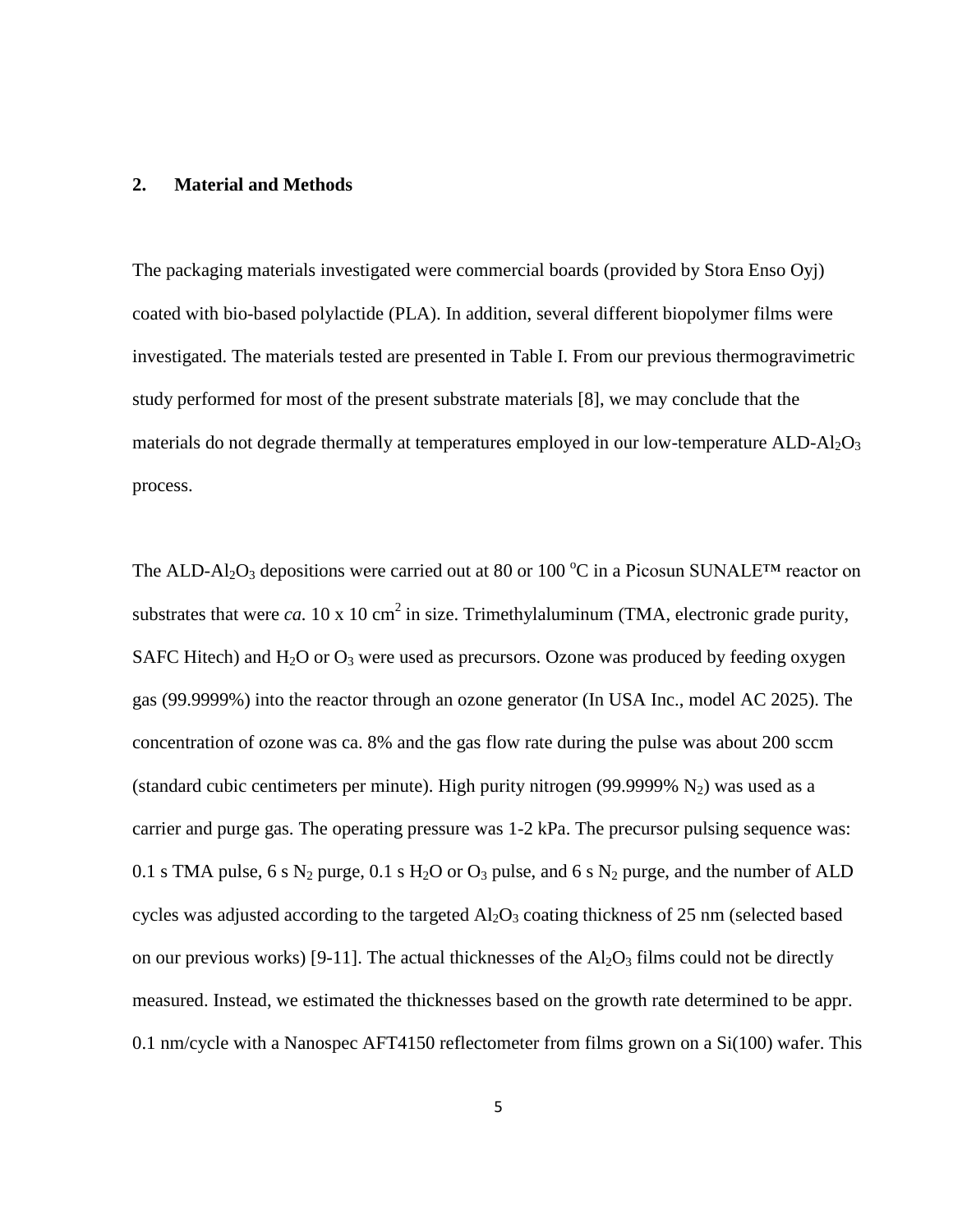was done for the TMA-H<sub>2</sub>O process at both temperatures and for the TMA-O<sub>3</sub> process at 100 <sup>o</sup>C. Because of the different surface chemistries of different polymers, the actual thickness may somewhat deviate from that determined for the  $Al_2O_3$ -coated silicon wafer [20,23]. It should also be mentioned that even though the aim was to deposit only on the polymer-coated side, film growth also on the uncoated side could not be totally prevented.

We also considered the possibility to coat the substrate material with a pre-barrier layer prior to the ALD- $Al_2O_3$  coating to block the largest pinholes in the porous substrates. For these experiments B2(PLA) substrates were used. Epoxy-based hybrid coatings with targeted coating weight of 2  $g/m^2$  were fabricated by a sol-gel (SG) method using 3-(trimethoxysilyl)propyl glycidyl (from Sigma-Aldrich) as an epoxy source, ethanol as a solvent and water to initiate the hydrolysis and condensation reactions. The coatings were sprayed on corona-treated substrates and dried at 120  $\mathrm{^{\circ}C}$  for 10 min. The corona treatment unit (ET1 from Vetaphone) with treatment time of 60 s was used for better wetting and adhesion properties between the coating and the substrate. The SG-coated substrates were further coated with an  $Al_2O_3$  layer at 80 °C using TMA and  $H_2O$  as precursors.

The  $\text{Al}_2\text{O}_3$ -coated samples were characterized by scanning electron microscopy (SEM; Hitachi S-3400 N VP-SEM, operating voltage 15 keV) for the microstructure. Prior to the imaging the samples were sputter-coated with Pt. The surface topography was analyzed with atomic force microscopy (AFM: Park Systems XE-100 equipment with cantilever 905-ACTA) using a noncontact "tapping" mode.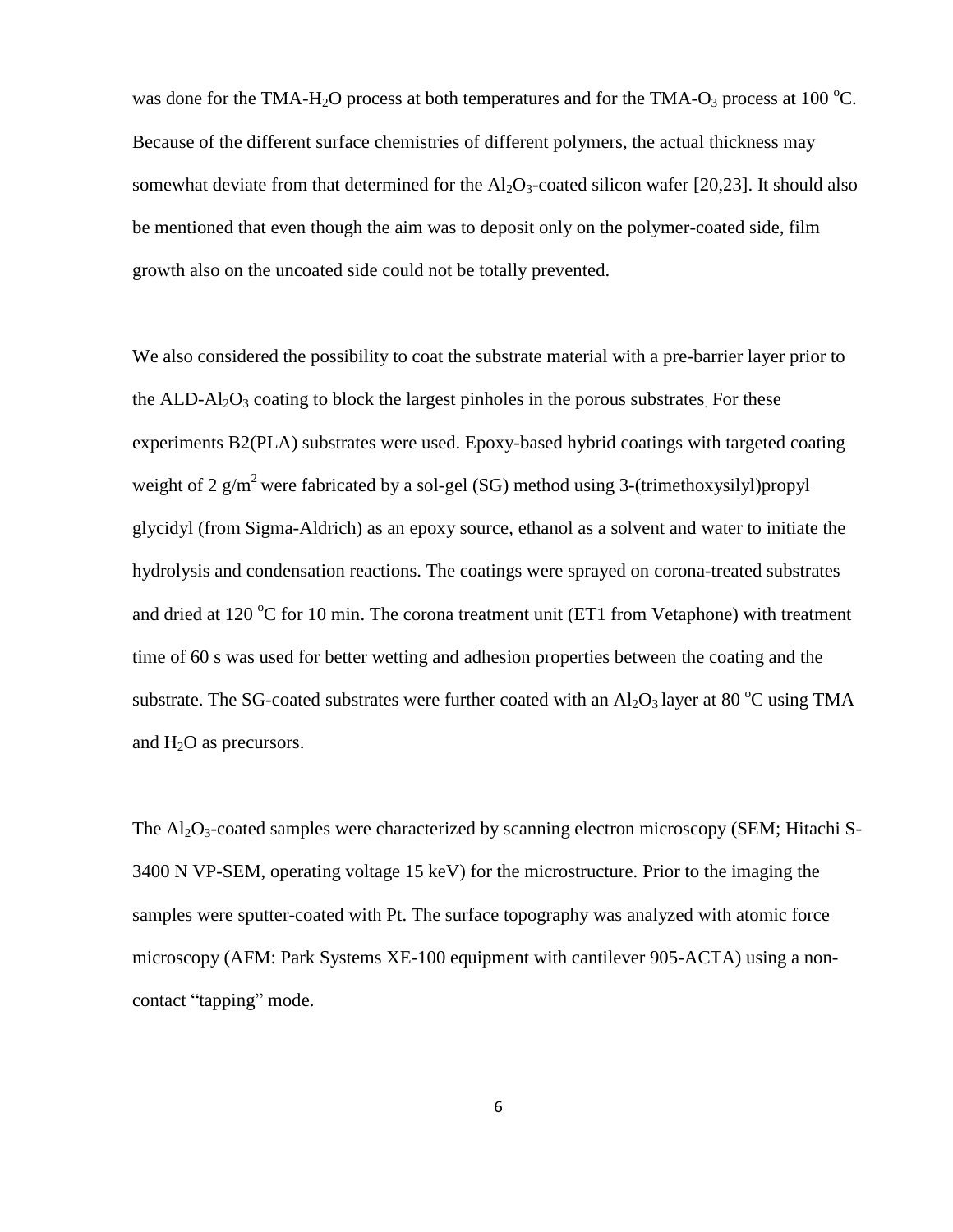Contact angle (CA) and surface energy (SE) measurements (KSV CAM 200 Optical Contact Angle Meter) were carried out for some of the samples in a controlled atmosphere (relative humidity 50%, temperature 23 °C) with three to eight parallel measurements and expressed as degrees (º). The CA value was determined using water as solvent. For the SE measurements, water and di-iodomethane were used as solvents. The CA values of solvents were calculated at the time of 1 s from the moment the drop contacts. The SE values were calculated from the CA data by using the OWRK (ext. Fowkes) theory and expressed as mN/m.

For all the samples, the oxygen and water vapor transmission rate (OTR, WVTR) values were determined. The OTR values expressed as  $\text{cm}^3/\text{m}^2/10^5 \text{Pa/day}$  were measured (Systech M8001 and Mocon Oxtran  $2/20$  from two to three parallel samples using humid gases at 23 °C and in 50% relative humidity. The WVTR values were measured from three to five parallel samples according to the modified gravimetric methods ISO 2528:1995 and SCAN P 22:68 and were expressed as  $g/m^2$ /day in conditions of 23 °C and 75% relative humidity.

### **3. Results and Discussion**

Our first task was to optimize the  $ALD-A1<sub>2</sub>O<sub>3</sub>$  process for temperature-sensitive bio-based substrates. In these preliminary experiments two PLA-coated board samples, B1(PLA) and B2(PLA), were investigated and the deposition parameters considered were the deposition temperature (80 or 100 °C) and the choice of the oxygen source (H<sub>2</sub>O or O<sub>3</sub>). Interestingly, the growth per cycle (GPC) values for the  $H_2O$  and  $O_3$  processes were found to be nearly identical, i.e. 0.1 nm/cycle (as measured for films grown on silicon substrates). This somewhat disagrees with the work by Elliot *et al.* [22] reporting somewhat lower GPC values for the TMA-O<sub>3</sub> process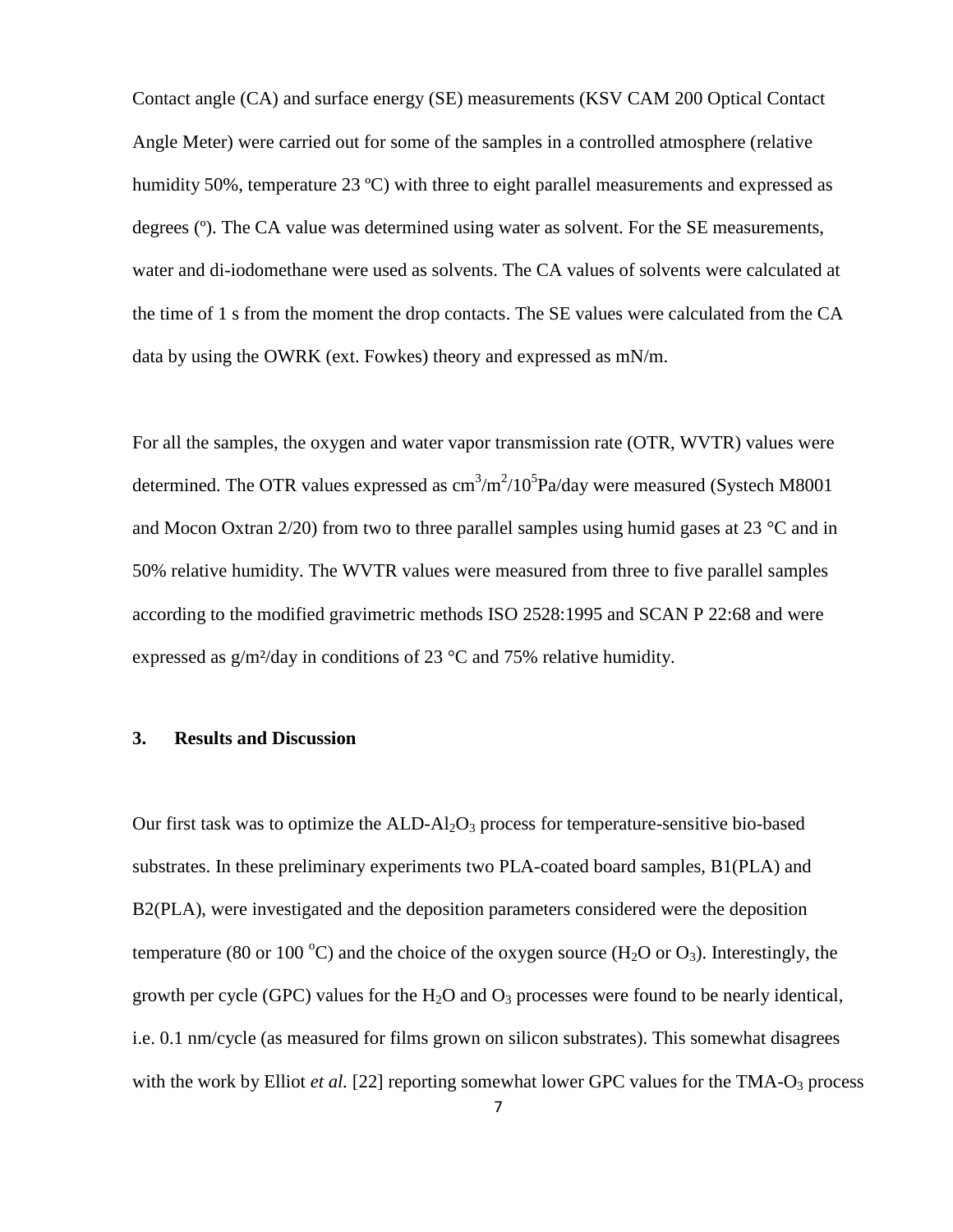compared to the TMA-H<sub>2</sub>O process. It seems that in our case the  $O_3$  gas might have been somewhat wet; note that the  $H_2O$  present may act as a catalyst for the reactions during the TMA- $O<sub>3</sub>$  process, increasing the GPC value.

The results from the OTR and WVTR experiments for the B1(PLA) and B2(PLA) samples with differently grown  $\text{Al}_2\text{O}_3$  coatings are shown in Table II. Independent of the deposition parameters used, the 25-nm thick  $ALD-AI_2O_3$  coating remarkably improves both the oxygen and water vapor barrier properties of our PLA-coated board samples. Previous studies have shown that the deposition temperature may have some impact on the surface topography and morphology as well on the adhesion of  $A_1Q_3$  coating in the case of polymeric substrates [24]. Higher deposition temperature may increase crystallinity of the polymers and cause brittleness for polymer structures which could then lead to cracking of the polymer layer impairing the barrier properties. Here however, the choice of the deposition temperature (in the range investigated, i.e. 80-100  $\degree$ C) may not be crucially important. In some cases even lower deposition temperatures might be advantageous. For extremely temperature-sensitive biopolymeric substrates the low deposition temperature could prevent the curling effect due to polymer shrinkage. Moreover, Lahtinen *et al.* [24], demonstrated that by using lower deposition temperatures it was possible to achieve better adhesion between the polymer surface and the  $Al_2O_3$  coating.

Also, both the processes, TMA-H<sub>2</sub>O and TMA-O<sub>3</sub>, apparently work well at least for the PLAcoated boards. This could be due to the different fabrication methods of the pristine substrates. From Table II, the OTR values achieved are somewhat better in the case of the TMA-O<sub>3</sub> process, while the opposite seems to be true for the WVTR values. During the water pulse, the absorbed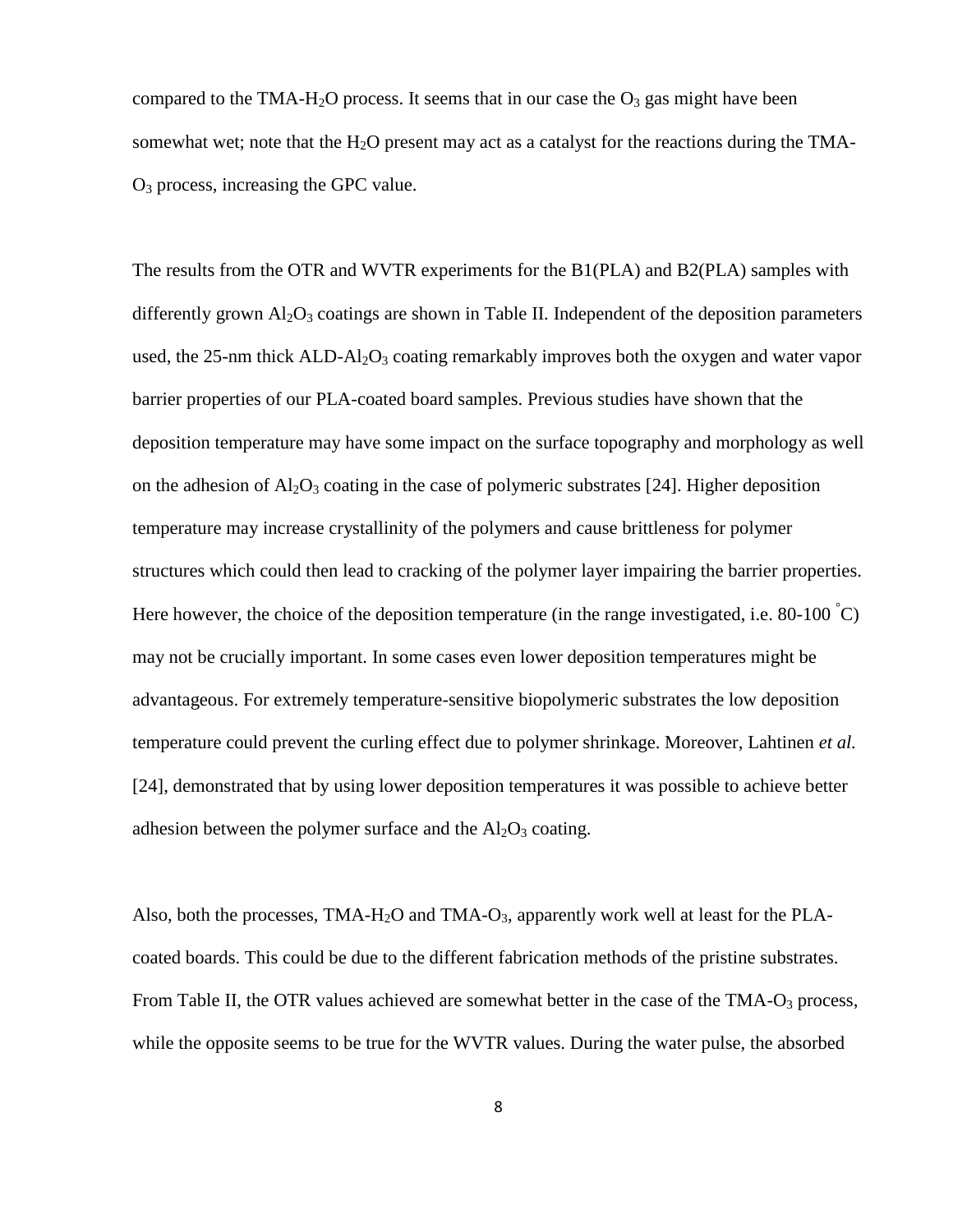$H<sub>2</sub>O$  may cause the polymer to swell, which should not be the case with  $O<sub>3</sub>$ . OTR is generally regarded as more sensitive towards coating defects than WVTR. Hence, the  $TMA-O<sub>3</sub>$  process can be considered a highly potential alternative for depositing  $Al_2O_3$  coatings on biopolymers except for the most sensitive materials not standing the strong oxidation power of  $O_3$ .

We should also consider the moisture within the polymer chains of the substrate material. Biobased substrates tend to contain absorbed moisture and the removal of it could enhance the barrier properties because absorbed water may act as a plasticizer impairing the barrier properties. The possible benefits of the removal of the substrate moisture prior to the  $ALD-AI_2O_3$ deposition were investigated by keeping a B1(PLA) sample in a heated (100 °C) ALD reactor chamber overnight before coating it with  $Al_2O_3$  at 100 °C using the TMA-H<sub>2</sub>O process. The overnight heat-treatment resulted in a slight improvement in the OTR value: the value decreased from 20 to 8 cm<sup>3</sup>/m<sup>2</sup>/10<sup>5</sup>Pa/day. However, the effect on the WVTR value was just the opposite: it increased from 1 to 7  $g/m^2$ /day. The removal of the moisture within the polymer chains made the sample brittle.

The main scope of the present work was to investigate whether the excellent results obtained for the PLA-coated boards with ALD-grown  $Al_2O_3$  coatings could be extended to other bio-based materials. The oxygen and water vapor barrier results achieved for a variety of biopolymer substrates with a 25 nm-thick  $A<sub>2</sub>O<sub>3</sub>$  layer deposited by the TMA-H<sub>2</sub>O process are summarized in Figure 1. Note that  $H_2O$  was used as the oxygen source instead of  $O_3$  to be sure that the results would not be distorted by the possible harmful effects of  $O_3$  in the case of the most sensitive biopolymer film substrates. The depositions were performed at 80 or 100 °C depending on the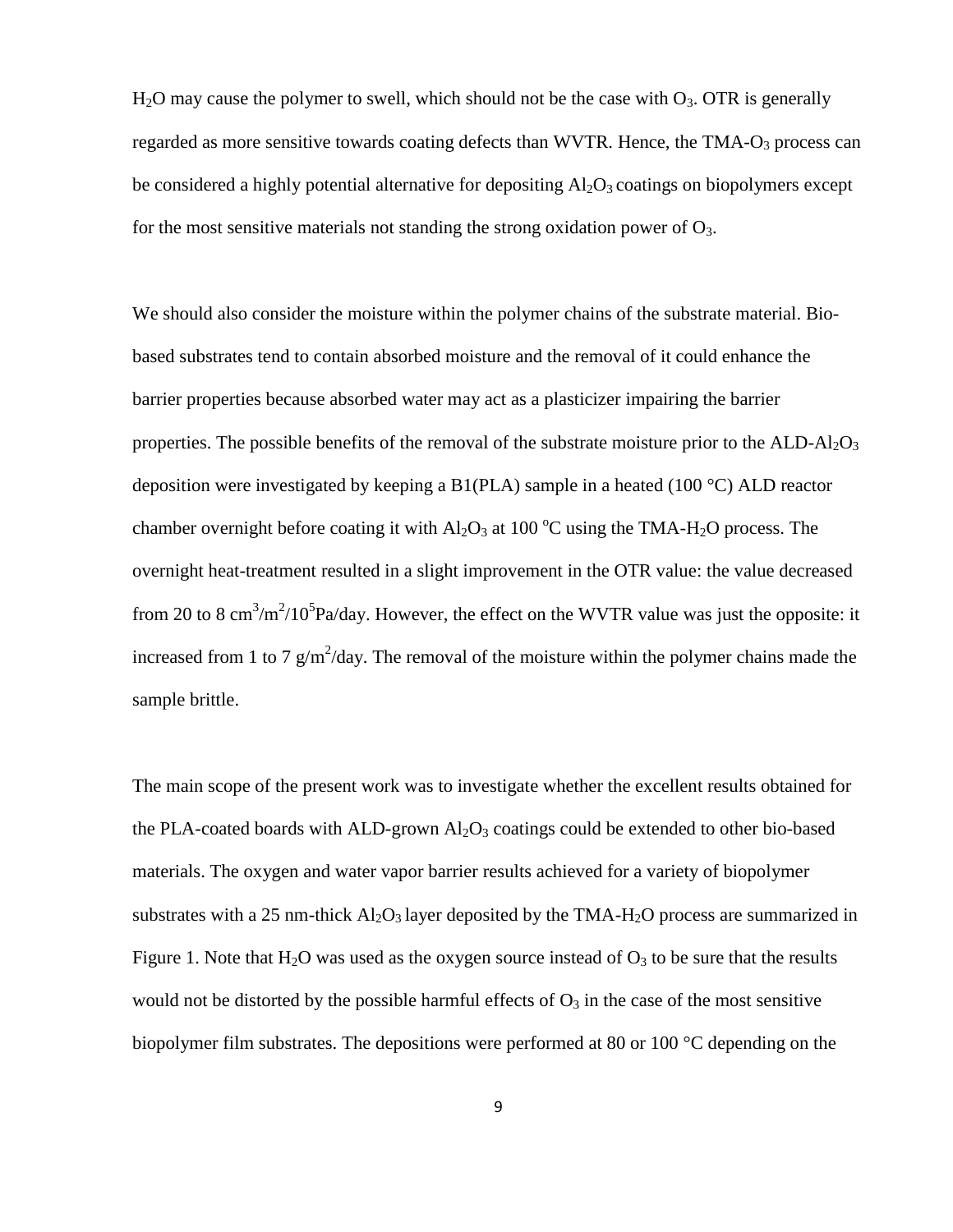expected temperature tolerance of the substrate material. From Figure 1, it can be concluded that our ALD-Al<sub>2</sub>O<sub>3</sub>-coated PLA, pectin, NFC, B1(PLA) and B(GGM) samples are highly promising oxygen barriers with OTR values that are already close to the oxygen barrier level required for dry food applications. For example, for PLA1 and B1(PLA) the OTR values were improved from 702 to 43 cm<sup>3</sup>/m<sup>2</sup>/10<sup>5</sup>Pa/day and from 420 to 20 cm<sup>3</sup>/m<sup>2</sup>/10<sup>5</sup>Pa/day, respectively. Besides being a good oxygen barrier, the  $A<sub>1</sub>Q<sub>3</sub>$ -coated B1(PLA) sample is also a highly promising water vapor barrier as the WVTR value of it was improved from 65 to 1  $g/m^2$ /day.

The NFC film investigated here is a highly interesting fiber network for various potential applications. Besides enhancing the oxygen barrier of NFC, the  $ALD-Al<sub>2</sub>O<sub>3</sub>$  coating works as a kind of protective layer for the nanofibers (Figure 2). Such materials are in the very focus of current research interest as examples of the controlled material integration of organic fibers and inorganic thin films [25]. This type of uniform coatings on single fibers are believed to open up new application possibilities e.g. in the area of filter development.

Despite the promising results achieved so far for the  $ALD-Al<sub>2</sub>O<sub>3</sub>$  coated bio-based materials here and in our earlier studies [8-11], further improvements are still desired. A pre-barrier layer could close the larger pinholes on the surface of porous substrate making it denser and probably smoother and thus more favorable surface for the  $Al_2O_3$  barrier layers to be grown on. The effect of a sol-gel coating between the substrate and the top  $ALD-Al<sub>2</sub>O<sub>3</sub>$  coating was studied using B2(PLA) as a substrate material. In Figure 3, AFM surface and phase images for plain, SGcoated and  $SG+Al_2O_3$ -coated B2(PLA) are presented. The observed average roughness ( $R_a$ ) values are also given. From Figure 3, the SG coating decreases the  $R_a$  value making the surface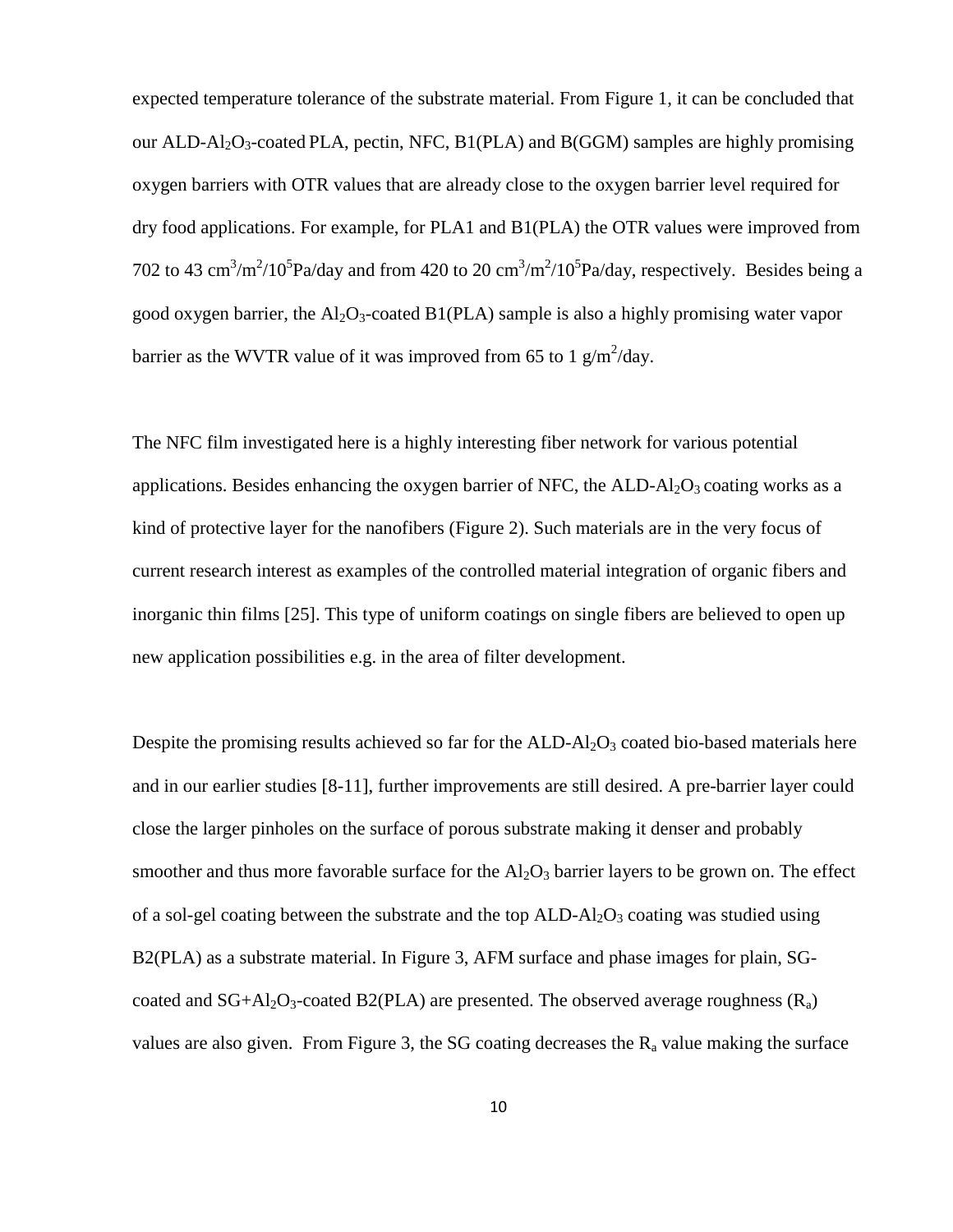of the substrate smoother. The  $ALD-Al<sub>2</sub>O<sub>3</sub>$  layer on top of the SG coating makes the surface even smoother. The total decrease in  $R_a$  was from 54 to 15 nm.

We also determined the contact angle (CA) and surface energy (SE) values for plain, SG-coated and  $SG + A1_2O_3$ -coated  $B2(PLA)$ , see Table III. The SG coating decreases the CA value indicating a more hydrophilic surface. The CA value drops even further with the additional  $A_2O_3$ coating. In Table 3, also given are the OTR and WVTR values for the same samples. The results show a moderate positive effect of SG coating on the barrier properties of B2(PLA). Only after the SG-coated B2(PLA) was additionally coated with  $Al_2O_3$ , the appreciably low OTR and WVTR values of 2 cm<sup>3</sup>/m<sup>2</sup>/10<sup>5</sup> Pa/day and 2  $g/m^2$ /day, respectively, were reached. Most importantly, these values are lower than those achieved for B2(PLA) with the  $ALD-A1<sub>2</sub>O<sub>3</sub>$ coating only, i.e. 6 cm<sup>3</sup>/m<sup>2</sup>/10<sup>5</sup> Pa/day and 3 g/m<sup>2</sup>/day, respectively.

#### **4. Conclusions**

We have demonstrated that the oxygen and water vapor barrier properties of various bio-based boards and films are significantly enhanced by coating them with a 25-nm thick ALD-grown  $Al_2O_3$  film. Through careful process optimization excellent barrier properties were reached for some of the bio-based materials investigated such that the materials satisfy the basic requirements set for commercial barrier materials for dry food or pharmaceutical packaging applications. Also shown was that there are means to improve the barrier properties further by cheap and easy-tomake coatings applied on the substrate surface prior to the top  $\text{ALD-Al}_2\text{O}_3$  coating. In the future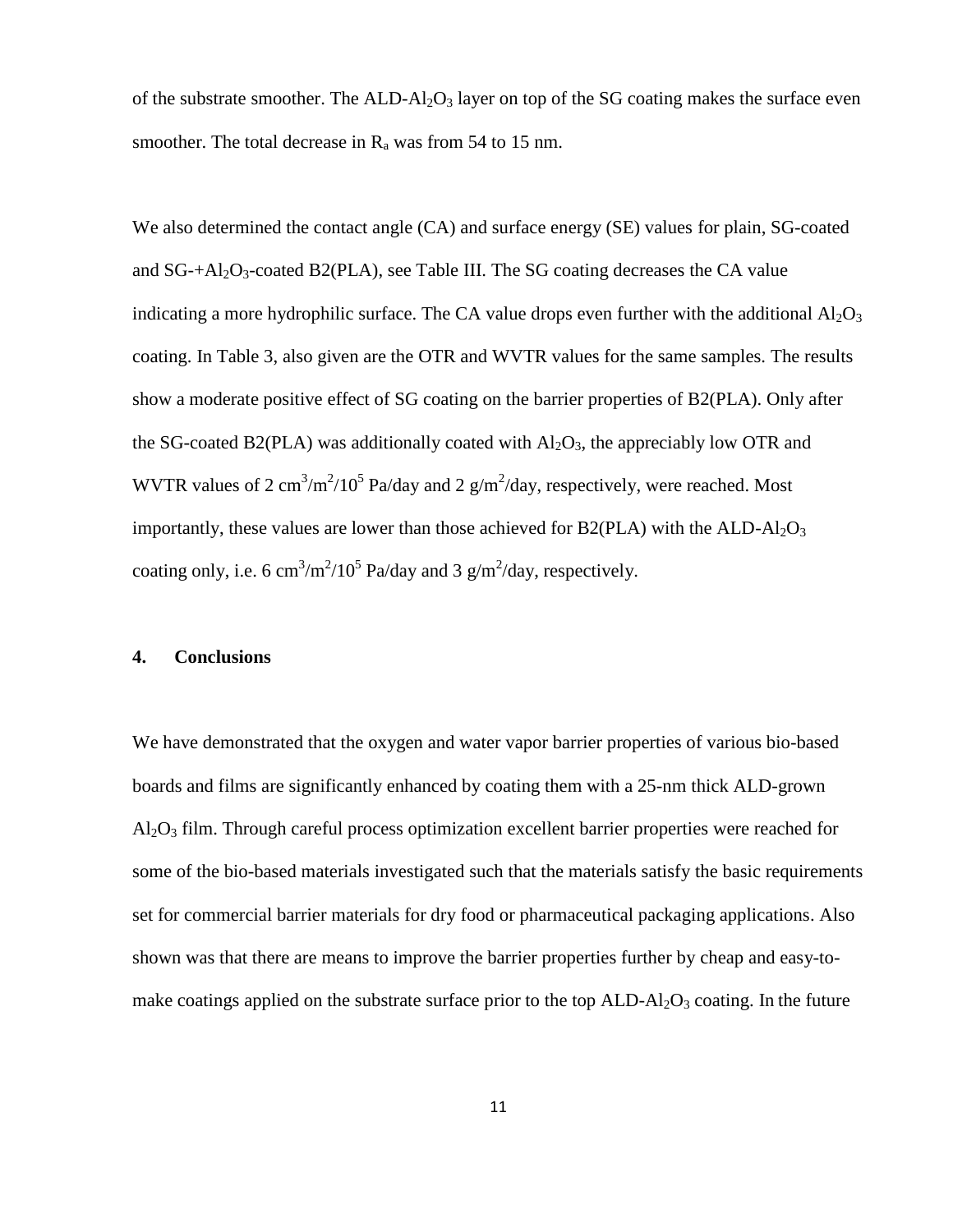these materials could be produced with a continuous ALD process. There are already research tools and several patent applications concerning the development of the continuous ALD process.

## **Acknowledgements**

The authors thank VTT and Academy of Finland (No: 126528) for funding. Stora Enso Oyj and polymer film suppliers are thanked for providing the substrates. The facilities of Nanomicroscopy Center, Aalto University were also used during this research.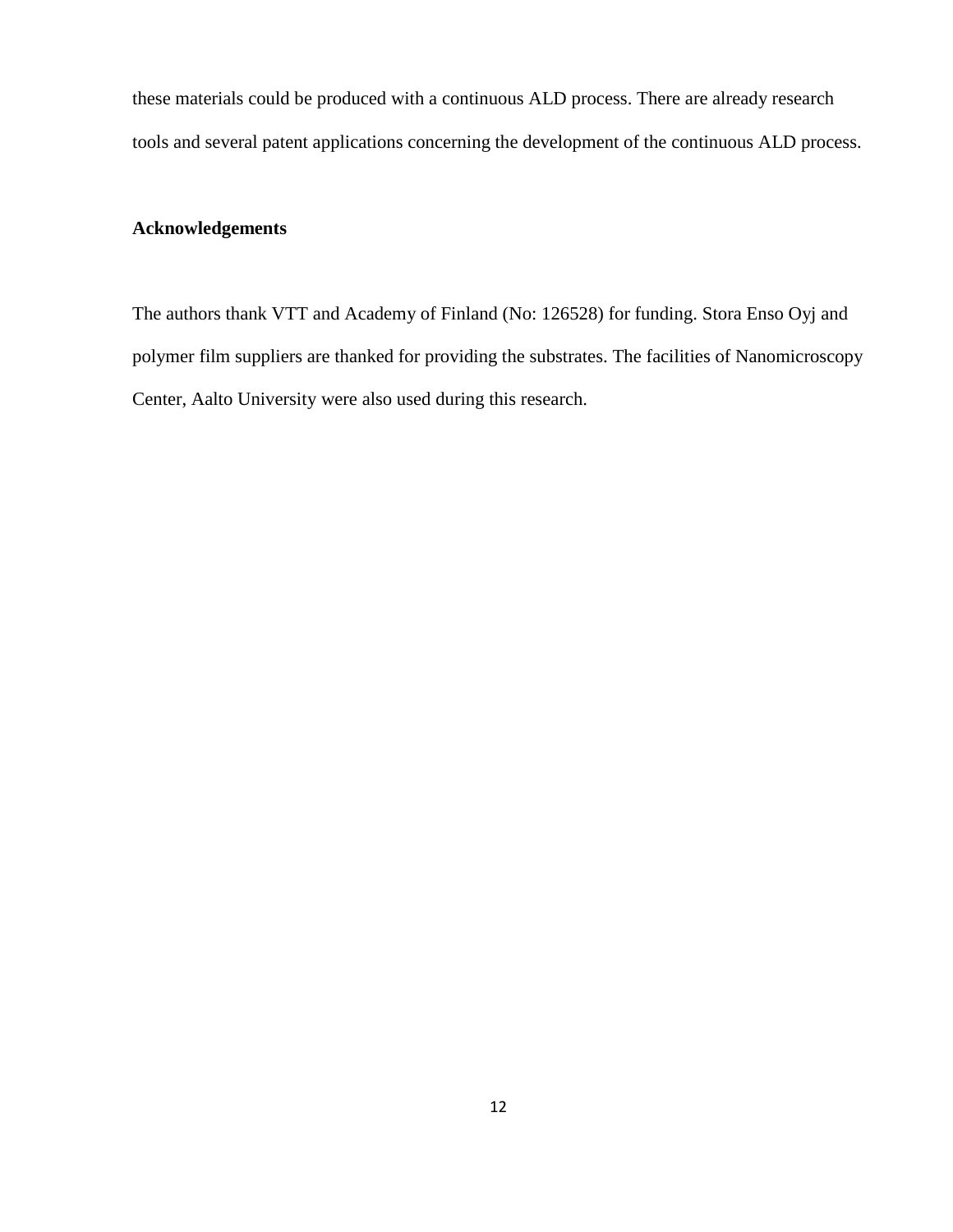#### **References**

- [1] K. Khwaldia, E. Arab-Tehrany, S. Desobry, CRFSFS 1 (2010) 82-91.
- [2] C. Andersson, Packag. Technol. Sci. 2 (2008) 339-372.
- [3] J. Kuusipalo, K. Lahtinen, TAPPI J. 7 (2008) 8-15.
- [4] A. Savolainen, J. Kuusipalo, E. Laiho, T. Penttinen, in: A. Savolainen (Eds.), Paper and Paperboard Converting, Fapet Oy, Helsinki Finland, 1998, pp.123–187.
- [5] J. Lange, Y. Wyser, Packag. Technol. Sci. 16 (2003) 149-158.
- [6] Y. Leterrier, Prog. Mater. Sci. 48 (2003) 1-55.
- [7] A. Sorrentino, M. Tortora, V. J. Vittoria, Polymer Sci. B 44 (2006) 265-274.
- [8] T. Hirvikorpi, M. Vähä-Nissi, T. Mustonen, E. Iiskola, M. Karppinen, Thin Solid Films 518 (2010) 2654-2658.
- [9] T. Hirvikorpi, M. Vähä-Nissi, A. Harlin, M. Karppinen, Thin Solid Films 518 (2010) 5463-5466.
- [10] T. Hirvikorpi, M. Vähä-Nissi, A. Harlin, J. Marles, V. Miikkulainen, M. Karppinen, Appl. Surf. Sci. 257 (2010) 736-740.
- [11] T. Hirvikorpi, M. Vähä-Nissi, J. Vartiainen, P. Penttilä, J. Nikkola, A. Harlin, R. Serimaa, M. Karppinen, J. Appl. Polymer Sci. (2011) in press.
- [12] M. D. Groner, S. M. George, R. S. McLean, P. F. Carcia, Appl. Phys. Lett. 88 (2006) 051907-1-3.
- [13] P. F. Carcia, R. S. McLean, M. H. Reilly, M. D. Groner, S. M. George, S.M. Appl. Phys. Lett. 89 (2006) 031915-1-3.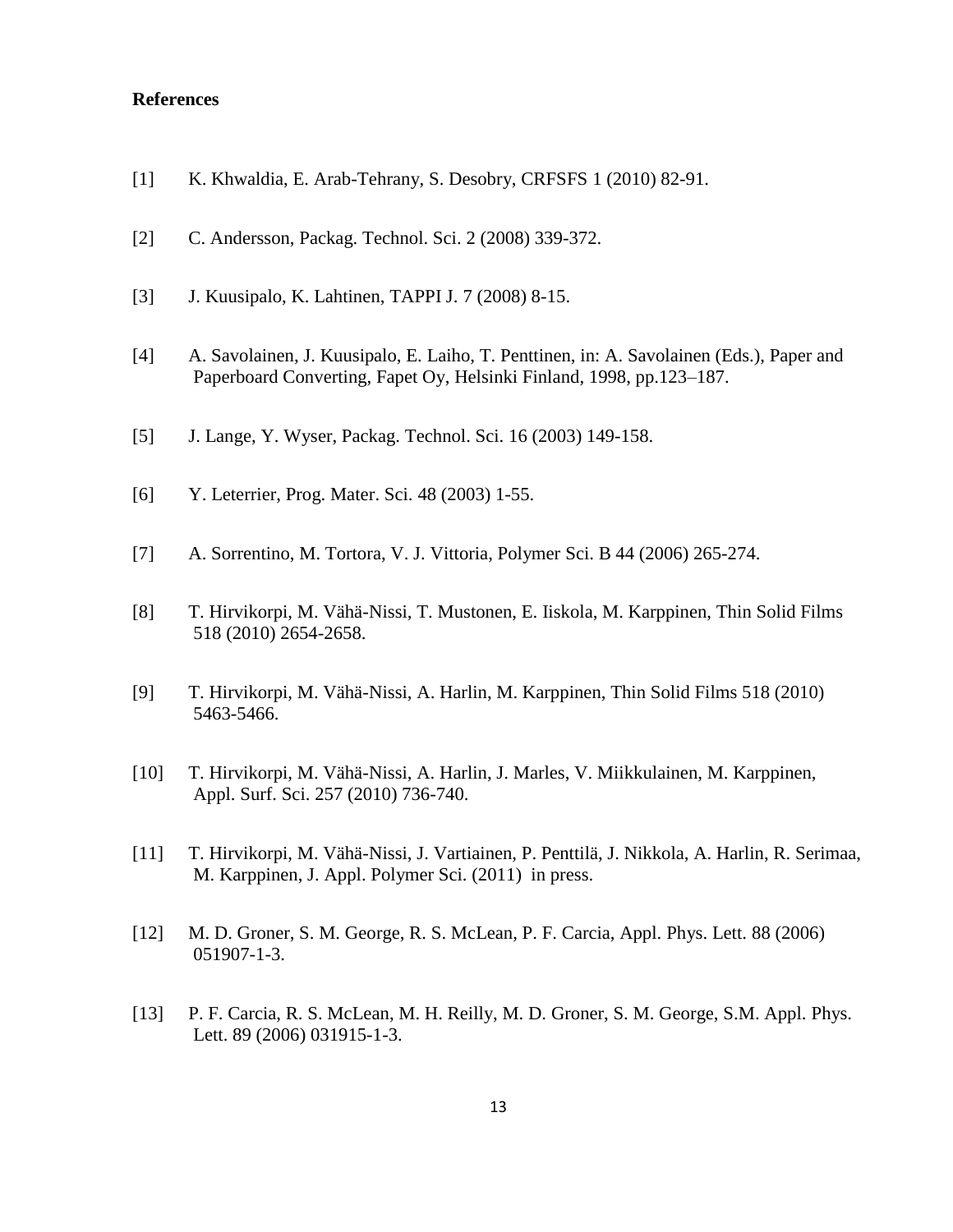- [14] S.H.K. Park, J. Oh, C. S. Hwang, J. I. Lee, Y. S. Yang, H. Y. Chu, H.Y. Electrochem. Solid-State Lett. 8 (2005) H21-H23.
- [15] R. L. Puurunen, J. Appl. Phys. 97 (2005) 121301-1-52.
- [16] T.O. Kääriäinen, D.C. Cameron, M. Tanttari, Plasma Process. Polym. 6 (2009) 631-641.
- [17] D.C. Miller, R.R. Foster, Y. Zhang, S.-H. Jen, J.A. Bertrand, Z. Lu, D. Seghete, J.L. O'Patchen, R. Yang, Y.-C. Lee, S.M. George, M.L. Dunn, J. Appl. Phys. 105 (2009) 093527-12.
- [18] M. D. Groner, F. H. Fabreguette, J. W. Elam, S. M. George, Chem. Mater. 16 (2004) 639- 645.
- [19] C. A. Wilson. R. K. Grubbs, S. M. George, Chem. Mater. 17 (2005) 5625-5634.
- [20] J. D. Ferguson, A. W. Weimer, S. M. George, Chem. Mater. 16 (2004), 5602-5609.
- [21] C. A. Wilson, J. A. McCormick, A. S. Cavanagh, D. N. Goldstein, A. W. Weimer, S.M. George, Thin Solid Films 516 (2008) 6175-6185.
- [22] S. D. Elliot, G. Scarel, C. Wiemer, M. Fanciulli, G. Pavia, Chem. Mater. 18 (2006) 3764- 3773.
- [23] X. H. Liang, L. F. Hakim, G. D. Zhan, J. A. McCormick, S. M. George, A. W. Weimer, J. A. Spencer, K. J. Buechler, J. Blackson, C. J. Wood, J. R. Dorgan, J. Am. Ceram. Soc. 90 (2007) 57-63.
- [24] K. Lahtinen, P. Maydannik, P. Johansson, T.Kääriäinen, D. C. Cameron, J. Kuusipalo, Surf. Coat. Technol. 205 (2011) 3916-3922.
- [25] J. S. Jur, J. C. Spagnola, K. Lee, B. Gong, Q. Peng, G. N. Parsons, Langmuir 26 (2010) 8239-8244.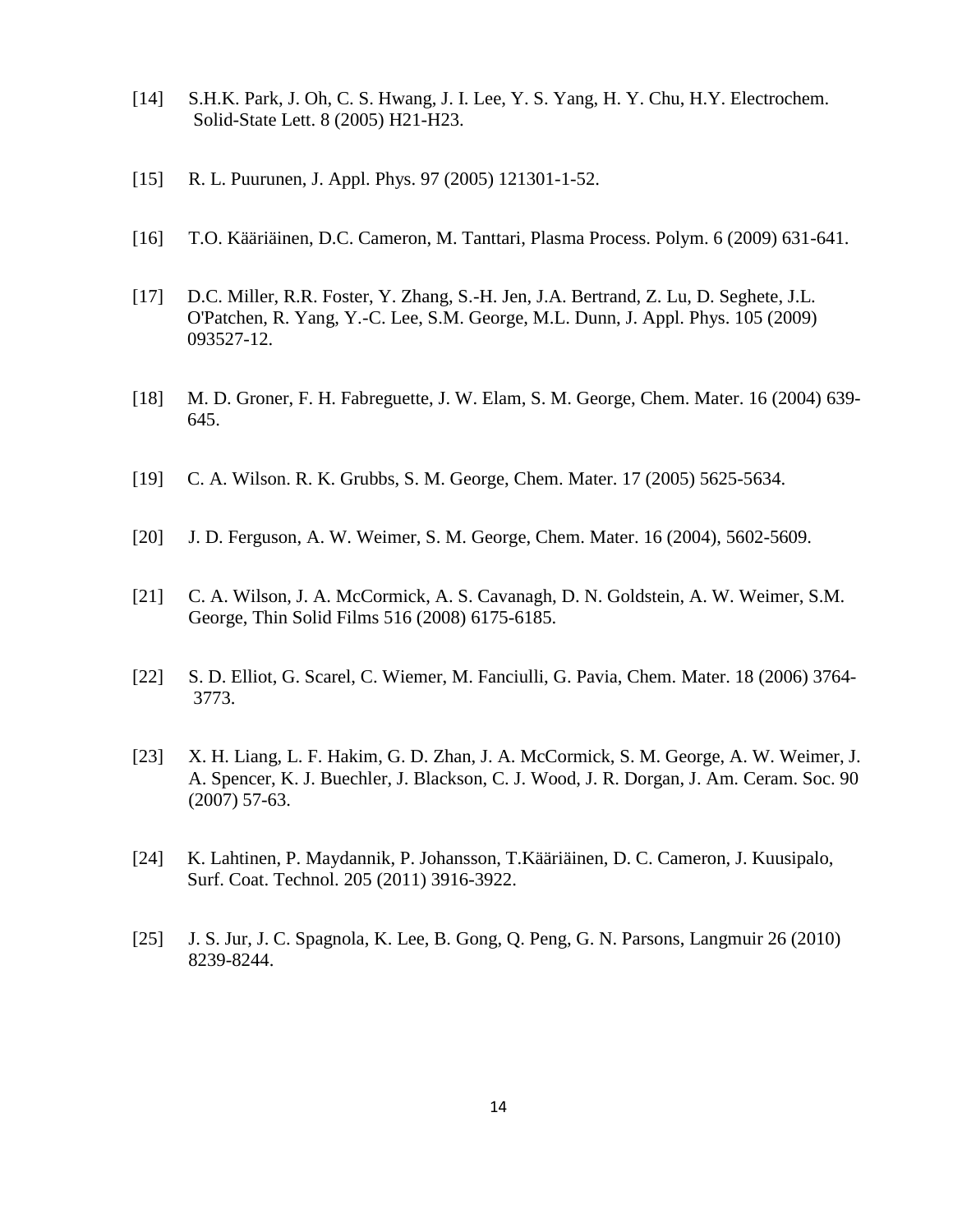Table I. Packaging materials employed as substrates.

| Code             | Description                                                              |
|------------------|--------------------------------------------------------------------------|
| B1(PLA)          | Polylactide-coated board; PLA 35 $g/m^2$ , board 310 $g/m^2$             |
| B2(PLA)          | Polylactide-coated board; PLA 35 $g/m^2$ , board 210 $g/m^2$             |
| B3(PLA)          | Polylactide-coated board; PLA 27 $g/m^2$ , board 210 $g/m^2$             |
| PLA1             | Polylactide film, $20 \mu m$                                             |
| PLA <sub>2</sub> | Polylactide film, 75 µm                                                  |
| <b>NFC</b>       | Nano-fibrillated cellulose film; NFC; appr. 60 $g/m2$                    |
| B(GGM)           | Galactoclugomannan-coated board; GGM appr. 9 $g/m^2$ , board 200 $g/m^2$ |
|                  | pigment coated                                                           |
| PHB              | Polyhydroxy butyrate film, 180 µm                                        |
| Pectin           | Pectin film made by solution casting, 160 µm                             |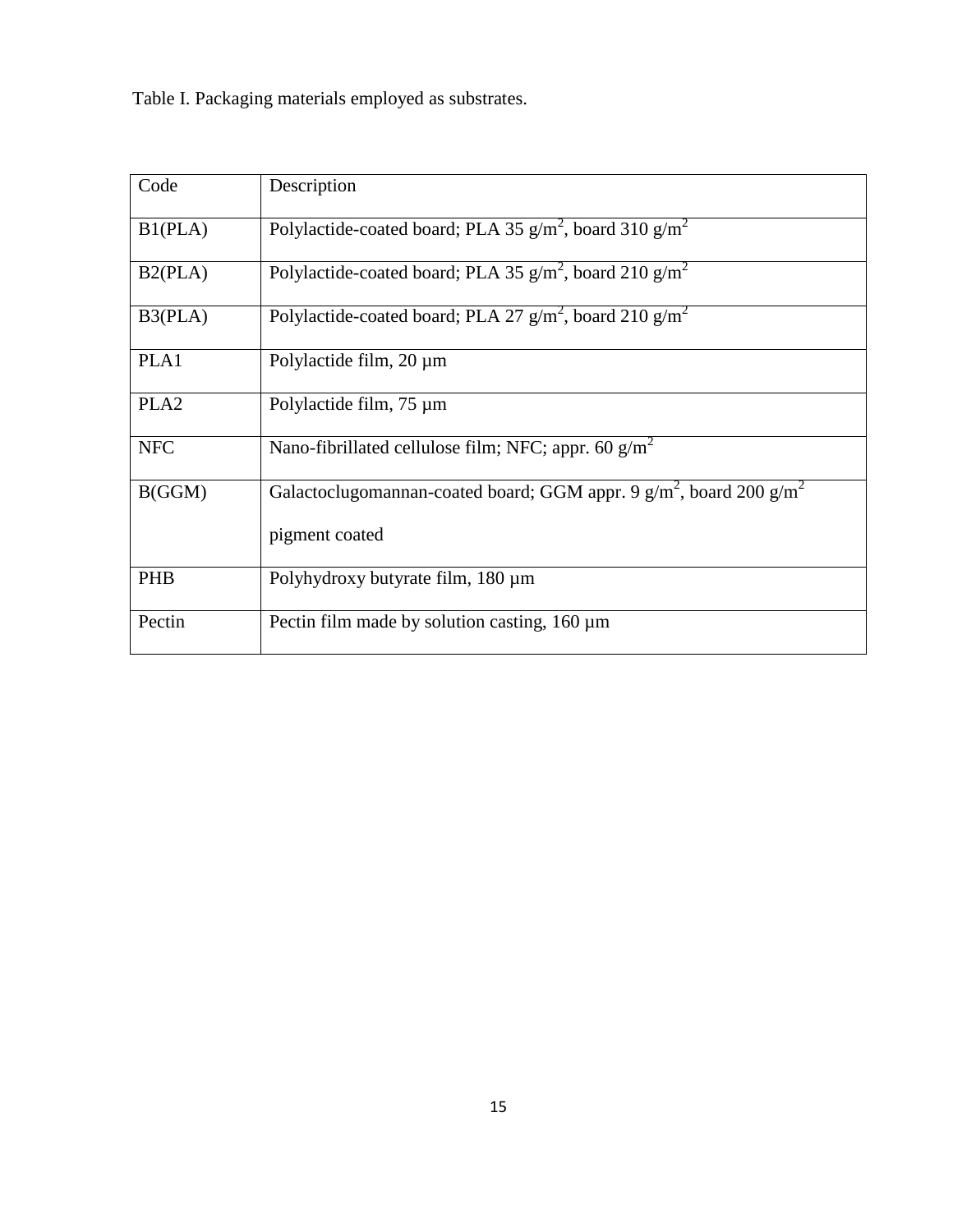Table II. OTR and WVTR values for plain and variously ALD-Al<sub>2</sub>O<sub>3</sub>-coated B1(PLA) and B2(PLA) samples. The ALD parameters investigated were the deposition temperature (80 or 100 <sup>o</sup>C) and the choice of the oxygen source (H<sub>2</sub>O or O<sub>3</sub>).

| Sample                                          | <b>OTR</b>                   | <b>WVTR</b>   |
|-------------------------------------------------|------------------------------|---------------|
|                                                 | $\rm (cm^3/m^2/10^5~Pa/day)$ | $(g/m^2/day)$ |
| B <sub>1</sub> (PLA) uncoated                   | $420 \pm 10$                 | $65 \pm 2$    |
| $B1(PLA) + Al2O3$ by H <sub>2</sub> O (100 °C)  | $20 \pm 3$                   | $1 \pm 0.2$   |
| $B1(PLA) + Al2O3$ by $O3(100 °C)$               | $12 \pm 1$                   | $5 \pm 2$     |
|                                                 |                              |               |
| B <sub>2</sub> (PLA) uncoated                   | $400 \pm 9$                  | $75 \pm 2$    |
| $B2(PLA) + Al_2O_3$ by H <sub>2</sub> O (80 °C) | $6 \pm 1$                    | $3 \pm 1$     |
| $B2(PLA) + Al2O3$ by $O3$ (80 °C)               | $3 \pm 1$                    | $7 \pm 2$     |
| $B2(PLA) + Al2O3$ by $O3(100 °C)$               | $2 \pm 0.2$                  | $1 \pm 0.2$   |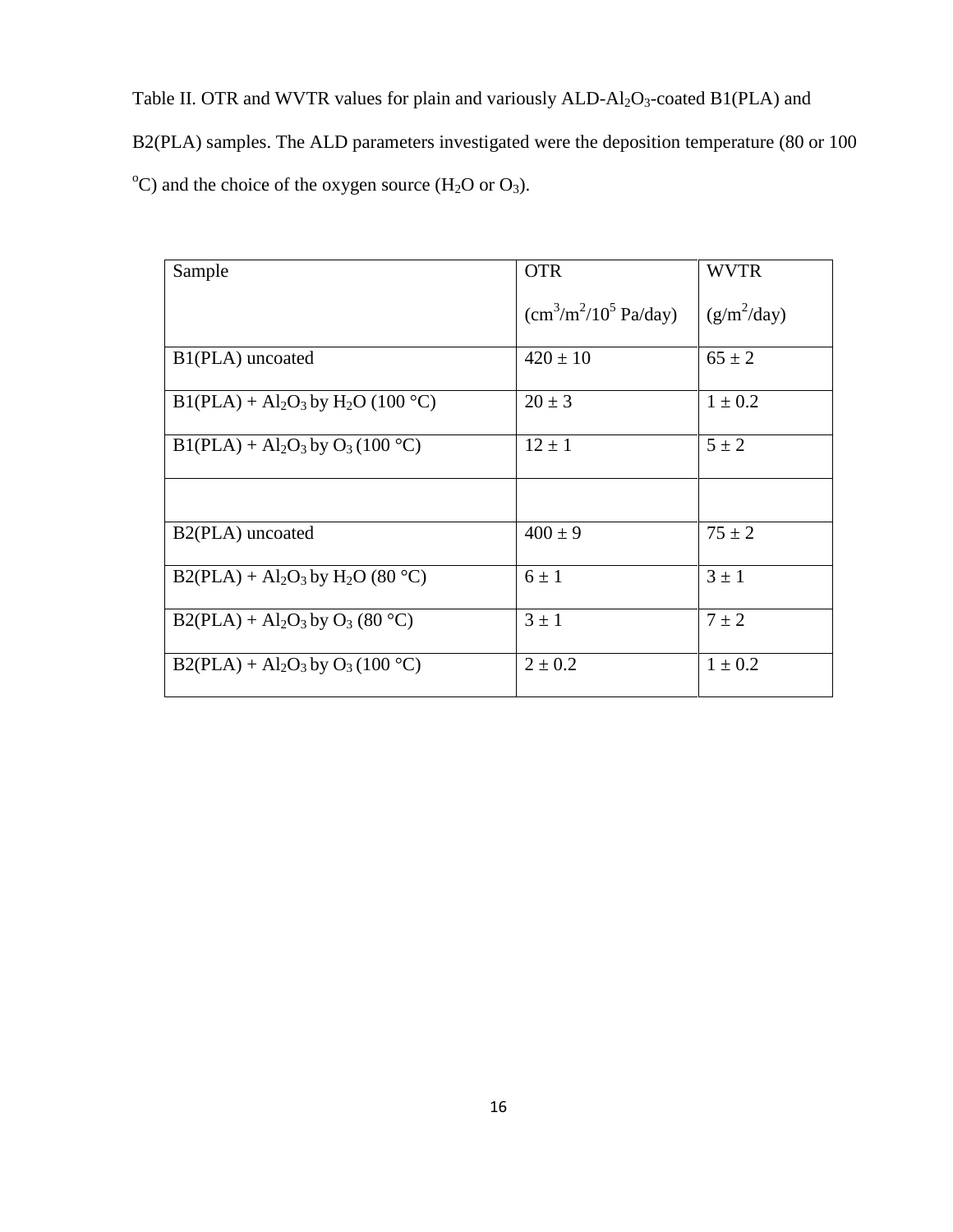Table III. Contact angle (CA), surface energy (SE), OTR and WVTR values for plain, SG-,  $SG+Al_2O_3$ -, and  $Al_2O_3$ -coated B2(PLA). The total value of surface energy (SE) is the sum of dispersive  $(SE_d)$  and polar  $(SE_p)$  components.

| Sample                        | CA  | $SE_p$ | $SE_d$                   | <b>SE</b> | <b>OTR</b>                   | <b>WVTR</b>   |
|-------------------------------|-----|--------|--------------------------|-----------|------------------------------|---------------|
|                               |     |        |                          |           |                              |               |
|                               | (°) | (mN/m) | (mN/m)                   | (mN/m)    | $\rm (cm^3/m^2/10^5~Pa/day)$ | $(g/m^2/day)$ |
|                               |     |        |                          |           |                              |               |
| B <sub>2</sub> (PLA) uncoated | 71  | 7.4    | 38.2                     | 45.6      | $400 \pm 9$                  | $75 \pm 2$    |
|                               |     |        |                          |           |                              |               |
| $B2(PLA) + SG$                | 58  | 13.2   | 40.6                     | 53.8      | $310 \pm 2$                  | $44 \pm 2$    |
|                               |     |        |                          |           |                              |               |
| $B2(PLA) + SG + Al2O3$        | 52  | 18.0   | 36.9                     | 54.9      | $2 \pm 1$                    | $2 \pm 1$     |
|                               |     |        |                          |           |                              |               |
| $B2(PLA) + Al2O3$             |     | -      | $\overline{\phantom{0}}$ |           | $6 \pm 1$                    | $3 \pm 1$     |
|                               |     |        |                          |           |                              |               |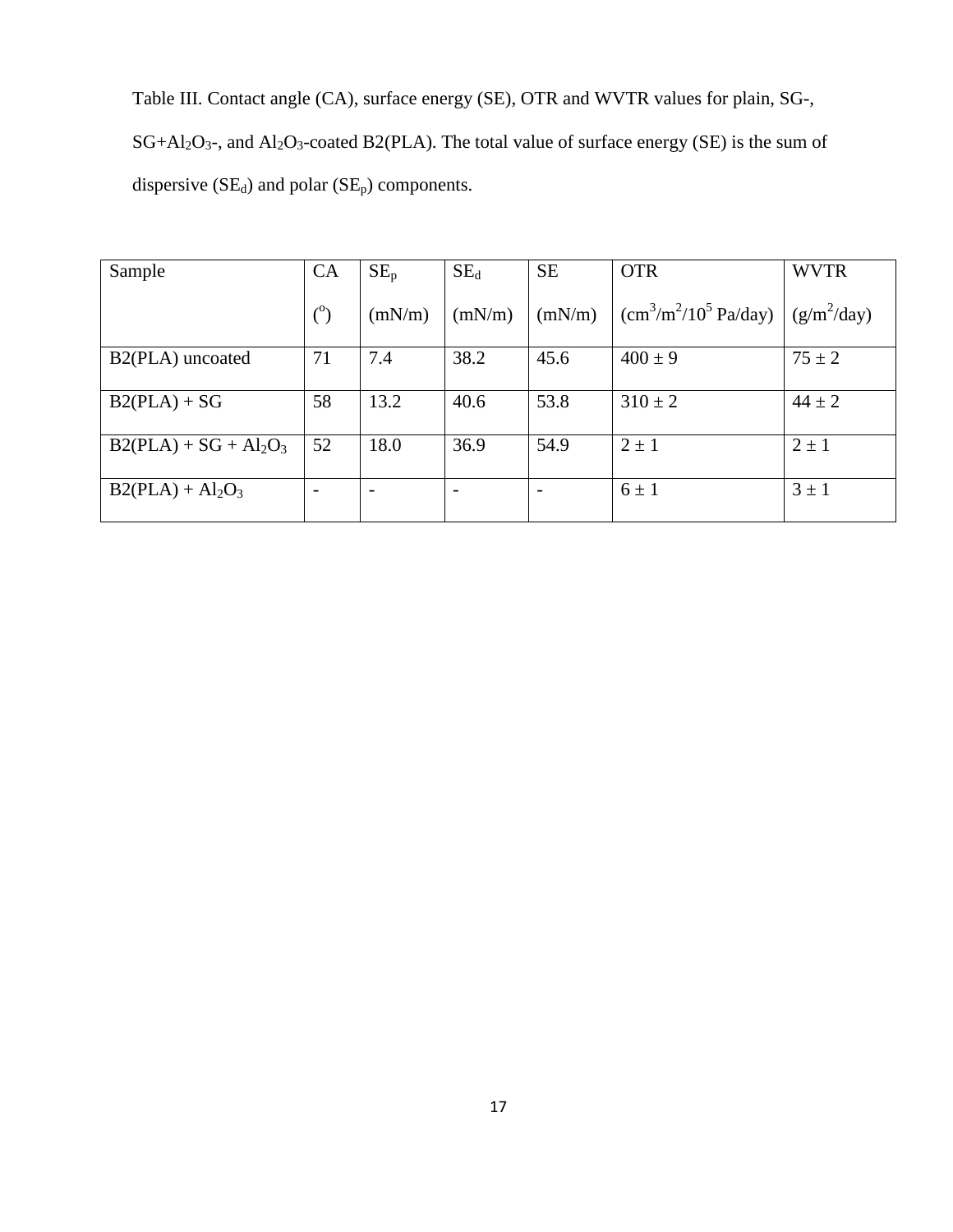Figure captions:

Figure 1. Oxygen and water vapor barrier results achieved for various bio-based substrate materials (open markers) by means of a  $25$ -nm thick  $ALD-Al<sub>2</sub>O<sub>3</sub>$  coating (filled markers). The depositions were carried out at 80 or 100 °C using the TMA-H2O process.

Figure 2. SEM image (*left image*) with a magnification (*right image*) of NFC coated with a 25 nm thick  $Al_2O_3$  layer, showing that the nano-fibrillated fibers are indeed uniformly coated with Al2O3. The smallest observed fiber thickness is *ca.* 50 nm and the curve radius from the fiber ends is appr. 25 nm.

Figure 3. AFM surface topography *(left image)* and phase *(right image)* images of plain, SG- and  $SG + Al<sub>2</sub>O<sub>3</sub>$ -coated B2(PLA).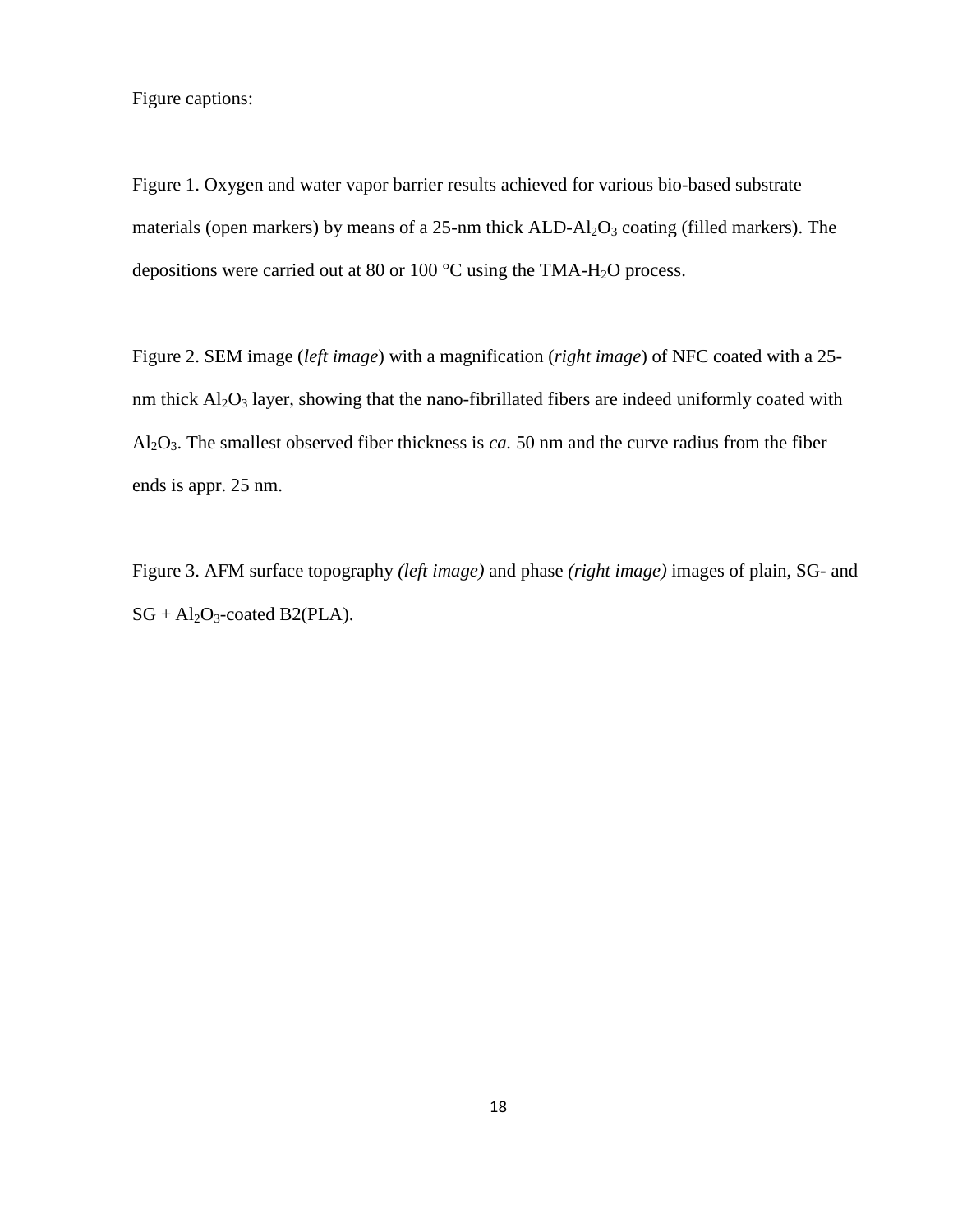

Figure 1.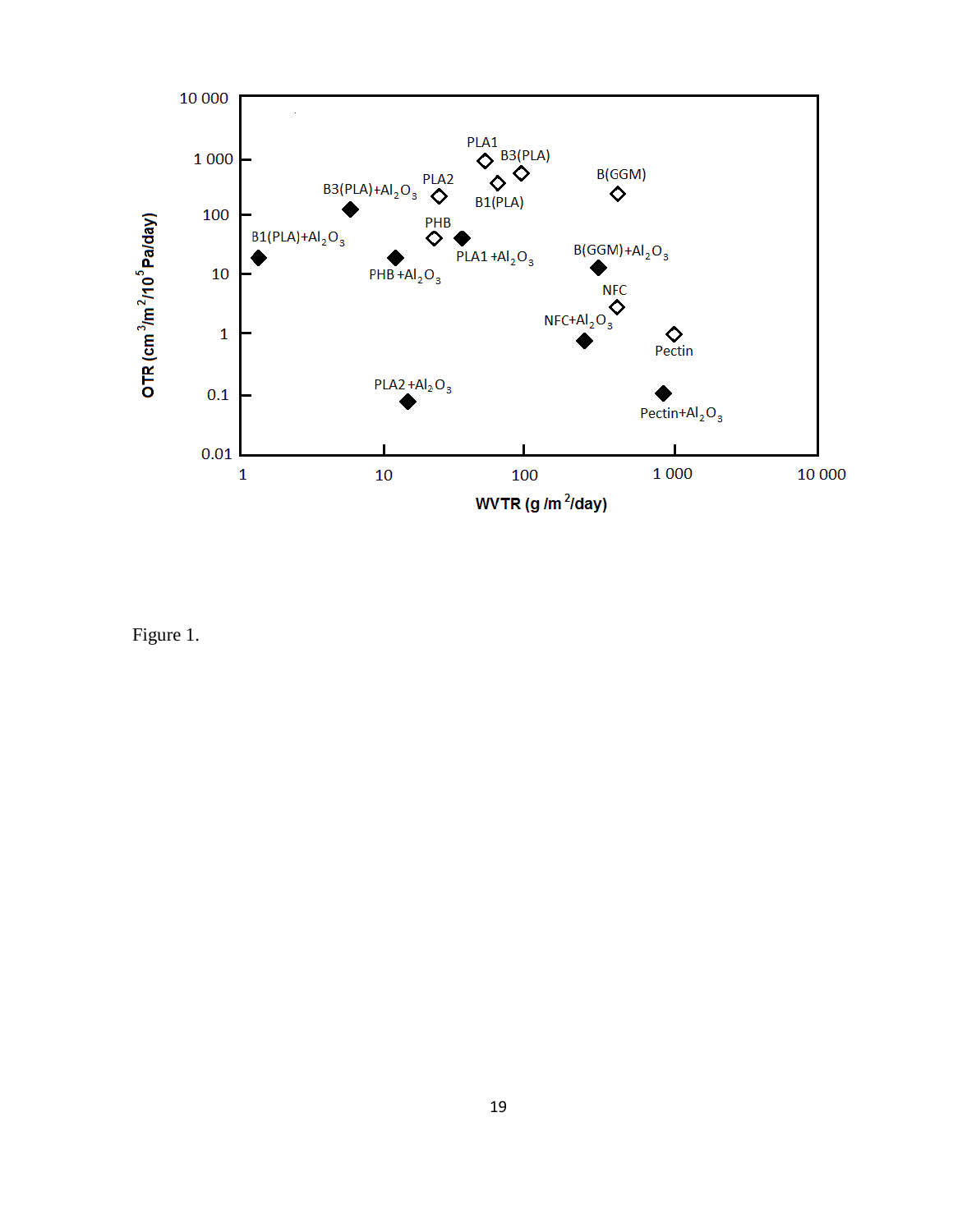

Figure 2.